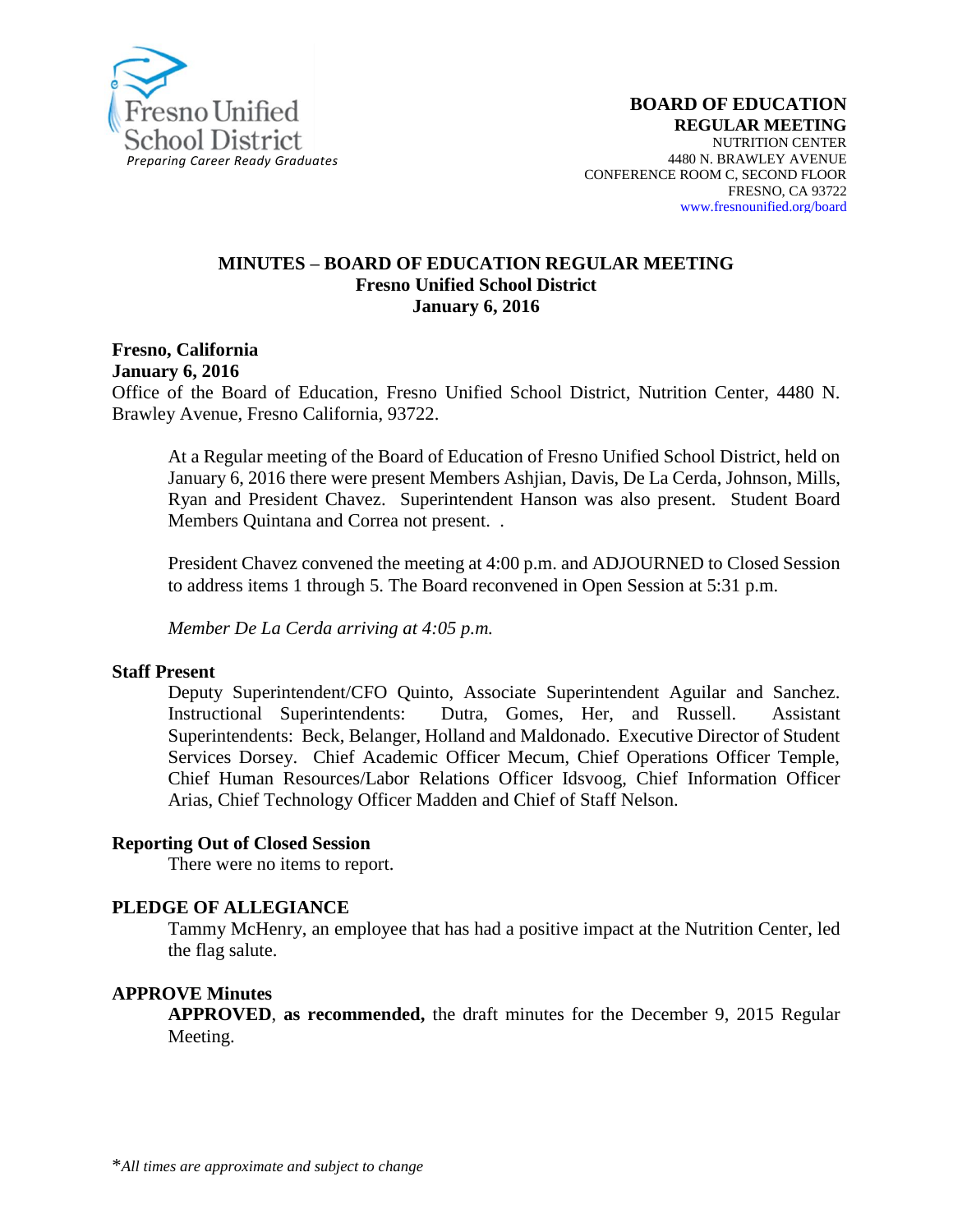## **HEAR Report from Superintendent**

- On Monday, Bullard High School students and staff will be walking into their new 2-story academic building housing 24 classrooms.
- The district also has four new compressed natural gas school buses going into action on Monday; they arrived over break. The Board approved the purchase of these buses back in September, all of which were purchased with the help of a grant from the state Transportation Improvement Program. This brings the number of CNG buses to 63 from our fleet of 97.
- The superintendent also spoke of the 2016/17 High School course guides that were distributed to high school students before the break. Staff worked hard to finalize the guides before the three week break so students could review and discuss their academic plans with parents. Additional copies of the guide are available at high schools and on the district website.
- Hanson reminded the audience of recent changes to California graduation qualifications removing the California High School Exit Exam (CAHSEE) requirement. This change impacts students up and down the state, including 1,100 Fresno Unified students who completed their course work between 2006 and 2015. Letters to these qualified students went out earlier this week letting them know and providing next steps in receiving their diploma. Students must complete a short online form on the district website or visit the Student Records window on the first floor of the district office (2309 Tulare Street). Once completed, processing is expected to take 4-6 weeks.
- Superintendent Hanson closed by thanking the Assistance League for the work they have done over the last two months at half of our elementary and middle schools. They have been providing clothes, shoes, backpacks, even formal wear to some of our youth most in need. This volunteer organization made the difference in the life of so many over the holidays and the district is especially grateful for their partnership. Superintendent showed a short [video](https://vimeo.com/channels/fresnounified/149688776) highlighting a number of giving individuals that made the holidays a little brighter for our students and community.

On a motion by Member Johnson, seconded by Member Davis, the consent agenda, exclusive of agenda item: A-4 and A-7 which were pulled for further discussion, was approved on a roll call vote of 7-0-0 as follows: Members Ashjian, Davis, De La Cerda, Johnson, Mills, Ryan and President Chavez.

# **A. CONSENT AGENDA**

## **A-1, APPROVE Personnel List APPROVED**, **as recommended** is the Personnel List, Appendix A, as submitted.

**A-2, ADOPT Findings of Fact and Recommendations of District Administrative Board ADOPTED, as recommended** the Findings of Fact and Recommendations of District Administrative Panels resulting from hearings on expulsion and readmittance cases conducted during the period since the December 9, 2015, Regular Board meeting.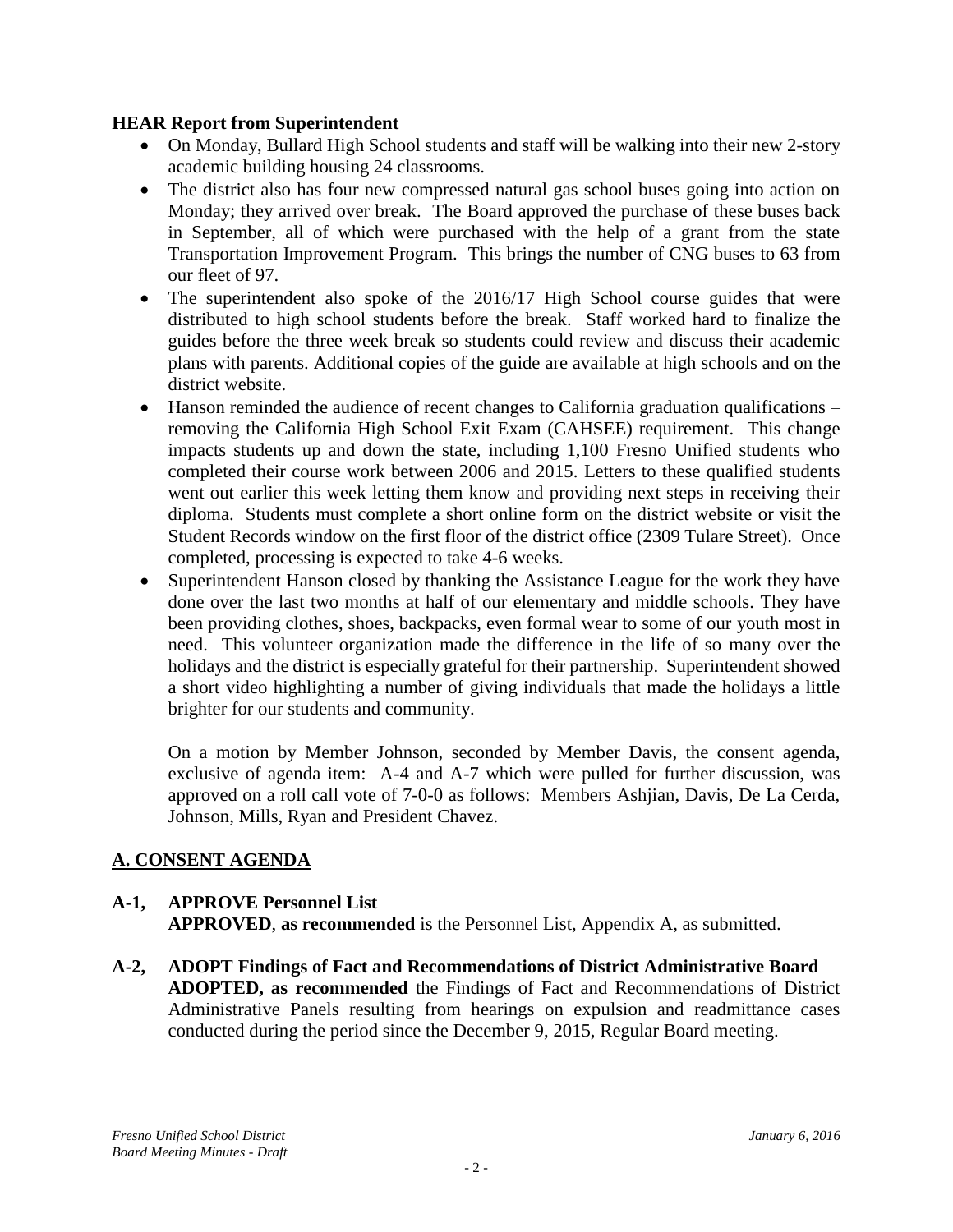**A-3, ADOPT Resolution 15-15, Related to the Use of Housing and Community Development-Approved (HCD) Relocatable Classrooms ADOPTED, as recommended** Resolution 15-15 regarding the district's use of "HCD relocatable classrooms," as referred to by the California Department of General Services. These are the older brown trailers (as distinguished from the white/grey/tan "portables") used mostly for interim housing during construction. They are no longer allowed for use as school buildings, and school district governing boards are required to adopt a resolution regarding their use. At one time the district had classrooms in 70 HCD relocatables; at the start of the 2015/16 school year, 22 trailers were in use district-wide. All classes have been moved out of trailers, and as of January 8, 2016 any remaining trailers will be removed from campuses.

### **A-4, ADOPT Resolution 15-18 Supporting the State-wide Bond Initiative, the Kindergarten through Community College Public Education Facilities Bond Act of 2016**

**ADOPTED, as recommended** Resolution 15-18, supporting the initiative to place a \$9 billion school facilities bond measure on the 2016 state ballot. The last state school facilities bond, Proposition 1D, was approved in 2006. Currently, state construction bond funds are nearly exhausted. A new state bond would provide funding for local school districts, assuming local match dollars are available. It would also support the multibillion dollar state-wide backlog of projects already approved for funding. This includes \$36 million for Fresno Unified in approved funding applications plus potentially an additional \$8 million in applications awaiting review.

**Member Mills** – Previously when we took a position on a state-wide proposition we were challenged by the community on whether or not we could legally do that, so I have asked our legal counsel Mary Beth de Goede to weigh in on this item.

**Mary Beth de Goede** – This resolution is consistent with the education code because it is a resolution to support the initiative to place a bond measure on a state-wide ballot. On that basis, as a resolution supporting the initiative to place the bond measure on the ballot, it is consistent with law and is permissible for you to vote on it.

Member Mills moved for approval, seconded by Member De La Cerda , which carried a vote of 7-0-0, as follows: AYES: Board Members: Ashjian, Davis, De La Cerda, Johnson, Mills, Ryan and President Chavez.

## **A-5, ADOPT Waiver Request for Michelle Gunn to Serve as a Speech Language Pathologist**

**ADOPTED, as recommended** a Waiver request for Michelle Gunn to serve in a hard-tofill position, Speech Language Pathologist.

## **A-6, APPROVE Field Trips Outside of the Continental United States for 2015/16 and 2016/17**

**APPROVED**, **as recommended** field trips outside of the continental United States involving students during the 2015/16 and 2016/17 school years. The trips are as follows: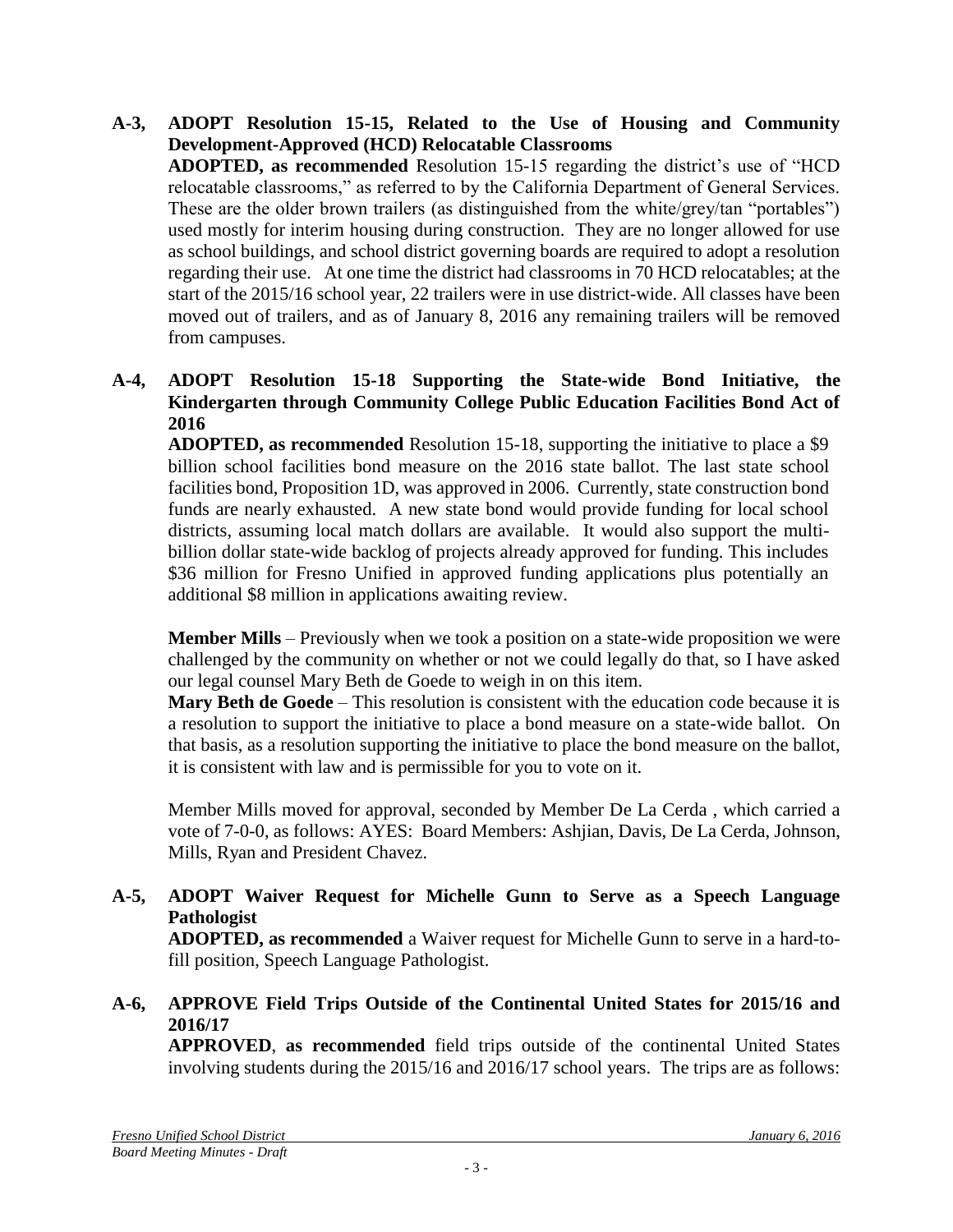| <b>School</b>      | <b>Destination</b> | Date | <b>Purpose</b>                 |
|--------------------|--------------------|------|--------------------------------|
| Sunnyside & Edison | France             | 2016 | French Club Educational Trip   |
| <b>Bullard</b>     | Costa Rica         | 2017 | Spanish Class Educational Trip |

#### **A-7, APPROVE Bid 16-09, Baird Middle School Classroom Building**

**APPROVED**, **as recommended** Bid 16-09 for construction of a seven-classroom building and associated site work at Baird Middle School. The project will provide classrooms to replace those removed and displaced to accommodate construction of Baird's new gymnasium. The new classroom building includes standard classrooms, science labs, an agricultural lab, and a classroom for students with special needs. The request for bids was lawfully advertised on October 16, 2015. Notifications were sent to fifty-five (55) vendors and four (4) construction trade publications, and the district received four (4) responses.

Staff recommends award to the lowest responsive, responsible bidder:

BVI Construction, Inc. (Selma, California) \$2,529,500

**Member Ashjian** – Is there a matrix or a plan that you have showing 2015/16 and 2016/17 what buildings are coming up and projects that we have on the horizon?

**Karin Temple** – What we use when we are planning for elementary portable replacement projects is an internal document that shows the number of portables on each campus as a portion of the total classrooms on each campus. The way that we prioritize our upcoming elementary portable replacement projects is based on what we call *portable impaction*. For example, the next projects that you will see coming before you for elementary portable replacement are at Figarden Elementary and we except to bring that to the board at the end of February. We expect to bring Turner Elementary to the board in May. Those are the next two campuses that are portable impacted from the perspective of the number of portable classrooms as a portion of total classrooms.

**Member Ashjian** – Could we get a view of what is up and coming in portable impaction and any buildings that we have on the horizon?

**Karin Temple** – Yes, we do periodic facility updates in board communications. We are currently preparing one now. It is based on resource availability. We pace our projects based on both funds currently available and funds that are expected to be available in the future.

Member Ashjian moved for approval, seconded by Member Davis , which carried a vote of 7-0-0, as follows: AYES: Board Members: Ashjian, Davis, De La Cerda, Johnson, Mills, Ryan and President Chavez.

#### **A-8, RATIFY the Filing of Notices of Completion for the Projects Listed Below at Edison and Sunnyside High Schools**

**RATIFIED, as recommended** Notices of Completion for the following projects, which have been completed according to plans and specifications:

| Bid 15-12 | Sunnyside High School Make-Up Air Unit Replacement        |
|-----------|-----------------------------------------------------------|
| Bid 15-23 | Edison High School Gymnasium Heating and Cooling Upgrades |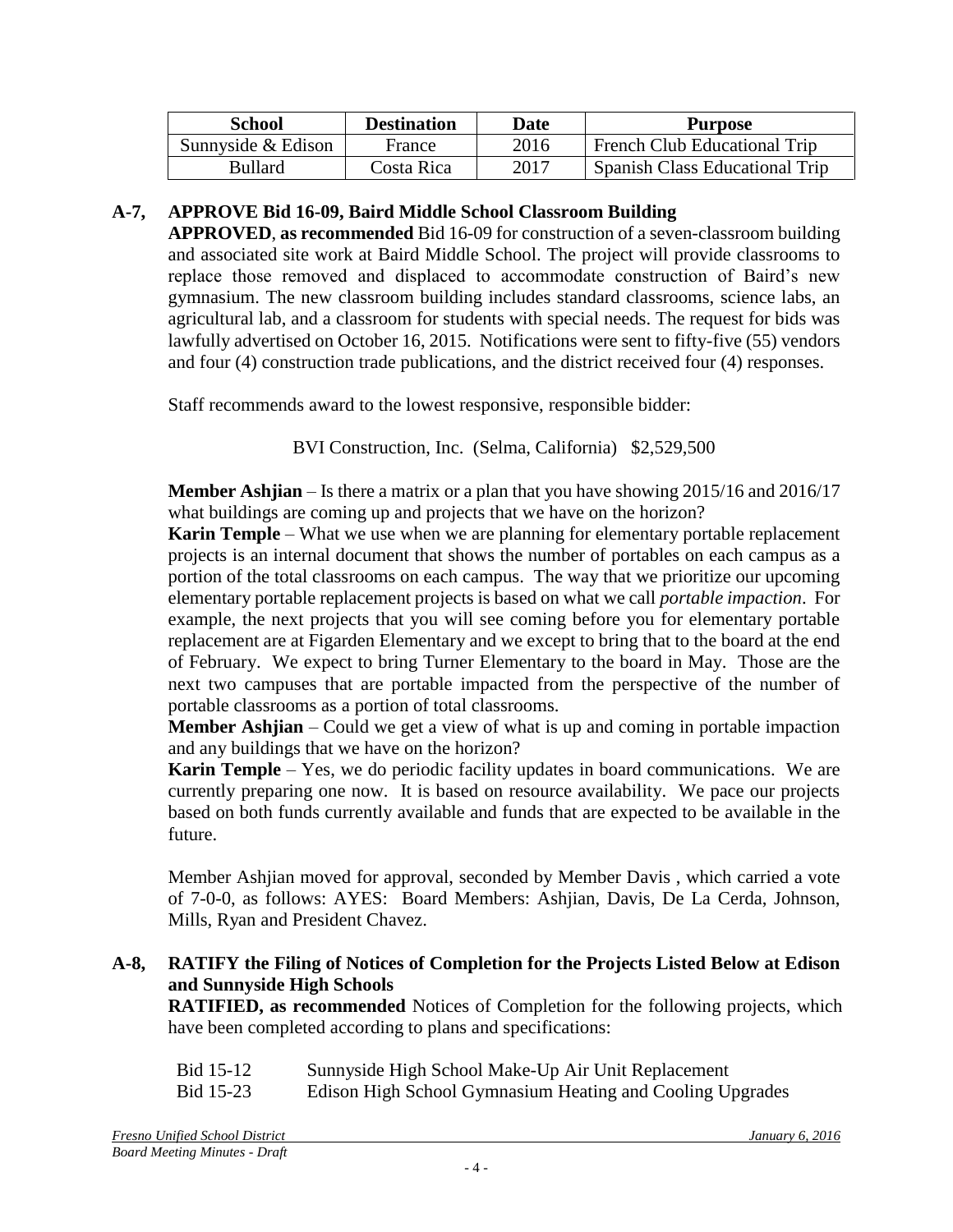## **A-9, RATIFY Purchase Orders from October 1, 2015, through October 31, 2015**

**RATIFIED, as recommended** purchase orders issued from October 1, 2015, through October 31, 2015. Purchase orders for \$10,000 or more are presented first, followed by purchase orders for less than \$10,000. A list of purchase orders issued for Associated Student Body (ASB) accounts is also provided.

### **END OF CONSENT AGENDA (ROLL CALL VOTE)**

## **UNSCHEDULED ORAL COMMUNICATIONS**

There were no individuals for this portion of the agenda.

## **B. CONFERENCE/DISCUSSION AGENDA**

#### **6:00 P.M.**

**B-10, DISCUSS and DECIDE in the matter of the Charter School Petition for Aspen Public School**

**DECIDED as recommended,** a petition to the District seeking authorization to open a new charter, Aspen Public School, which is a replication of the existing Valley Preparatory Academy, currently authorized by Fresno Unified School District. The charter seeks to serve 331 students in grades K-8.

Presentation by Charter Office Manager Debra Odom

An opportunity was provided to hear questions/concerns from members of the board and staff was available to respond

**Member Chavez** – Are you not comfortable extending this for two weeks so that we could review some of the new information?

**Shelly Lether** – We have decided to pass on the district's offer to extend the decision for another two weeks. There are a couple of reasons but the main reason is to move quickly on receiving the funds of the grant that we were just awarded.

**Member Mills** – The information that was given to the board prior to the board meeting had only two recommendations from staff, as a contingency for board approval. I don't see anywhere where we were making it contingent on a one-year approval. Is Aspen Charter comfortable with the two recommendations as Ms. Odom read them?

**Shelly Lether** – If that is negotiable, and if it's appropriate for me to counter, perhaps a three-year approval with the contingency that we present an annual report to the Charter Office. If the one-year is what the board feels comfortable with, we will accept that.

**Member Mills** – I have been out to visit Aspen and I know they are doing a fabulous job. I am a little troubled that we have a 21-page power point that has a whole lot of issues and concerns raised by staff and the board did not receive it in advance. What we had in the board packet was a recommendation for approval with two relatively minor modifications.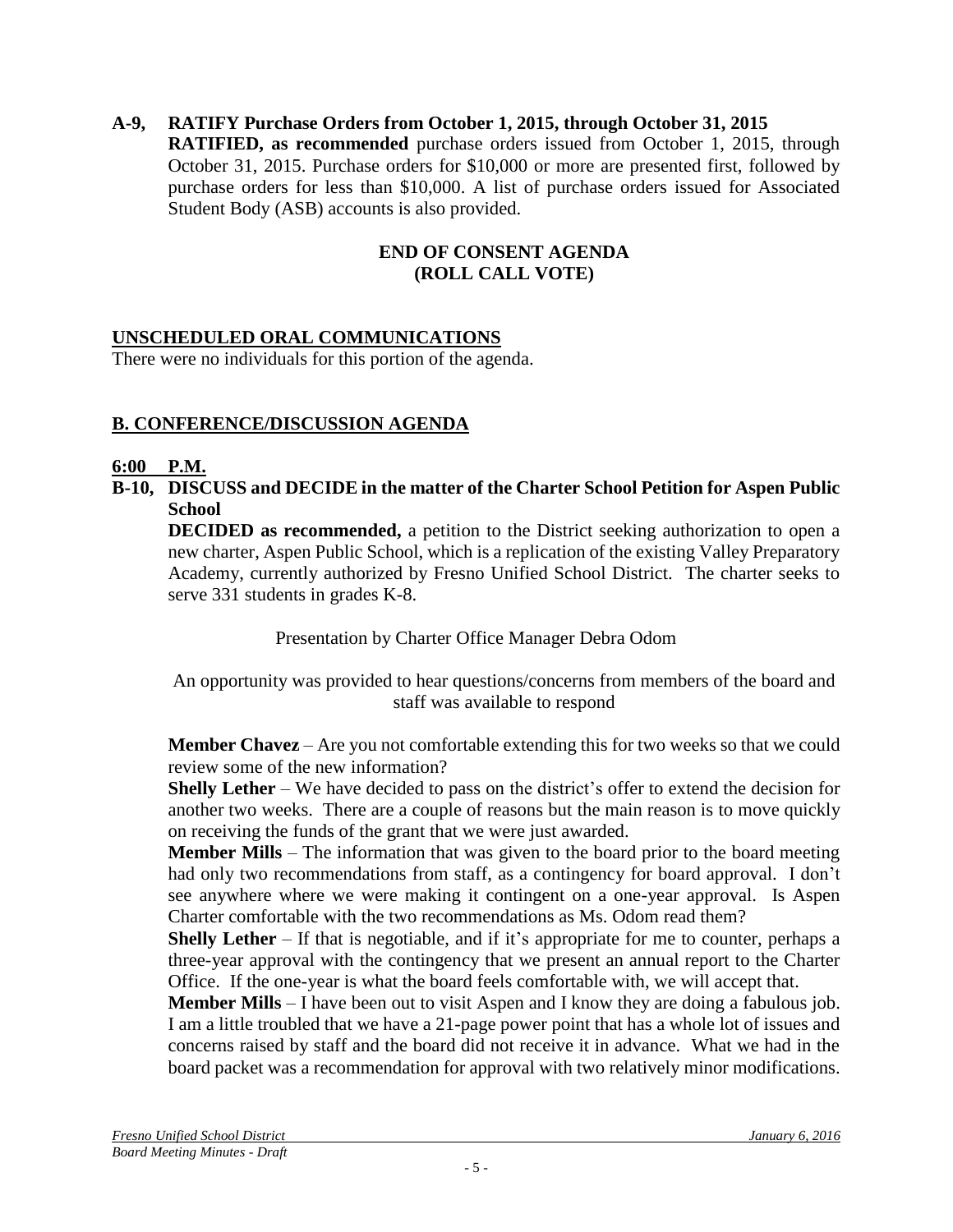I am wondering how we ended up with 21 pages of other suggestions and thoughts that didn't get to the board.

**Debra Odom** – During the winter break two of our trustees went on a visit to the school and from that visit some questions arose. As we began to seek information to answer those questions more question began to surface. You are correct you did not receive the oneyear recommendation because we received a revised budget very recently. We worked diligently through the night and up to 4:30 p.m. today before leaving the office to come here this evening. The simple fact is that there are still questions that remain. That is why we contacted the Charter and asked for a two-week delay. Education Code states that by mutual agreement, we can extend the decision for thirty days. That was our request so we didn't have to come to you with unanswered questions. That request was declined by the Charter.

**Member Mills** – I can understand their decision and appreciate the urgency on their part. What I don't understand is that we have already had a public hearing and presumably a thorough vetting by the Charter Office. We have many additional questions and concerns that have come out after two board members have visited the site.

**Member Ryan** – I don't recall ever seeing a charter petition that has had so much change in the last few weeks, days, and hours. To the point where our legal staff has not been able to read it all. I would strongly prefer that we put this off for two weeks, give our staff the ability to read the information that has come from the charter. This should all have been with us in December and I would be very uncomfortable moving forward. I perhaps could be comfortable approving for one year. As I always say, you can have the best educational program in the world but if you can't pay for it what good is it? There was a question about a \$500,000 loan that was not in the audit.

**Debra Odom** – There are two references to \$500,000, one of them was in the petition which stated that it was a possibility of receiving some funds and securing a loan. What we were referencing at this point is that there was actually a loan that was taken out by Valley Prep and that loan was secured in September of this year.

**Member Ryan** – Was that in their audit?

**Debra Odom** – The audit was received by fiscal in December.

**Member Ryan** – And the \$500,000 was in the audit that was mentioned?

**Debra Odom** – Yes.

**Jackie Canfield** – It was not disclosed to us about the loan that was taken out. That would be after the fiscal year was over. What we have learned is that loan is specifically for Valley Prep and has nothing to do with Aspen.

**Member Ryan** – You could say that, but if these two schools are going to be run by the same board that bothers me. I would really like to have two more weeks to allow our fiscal people and our legal people to read this last-minute information. I have never seen a charter petition come to us that had so much last-minute information. I would be hesitant to vote for anything else other than a two week delay.

**John Grice** – The \$500,000 loan took place after the fiscal year ended. That is why it was not included in the budget or in the audit. The \$500,000 is a facility improvement loan for Valley Prep and has absolutely nothing to do with Aspen. There would not be any commingling of funds between Valley Prep and Aspen. Each would operate independently.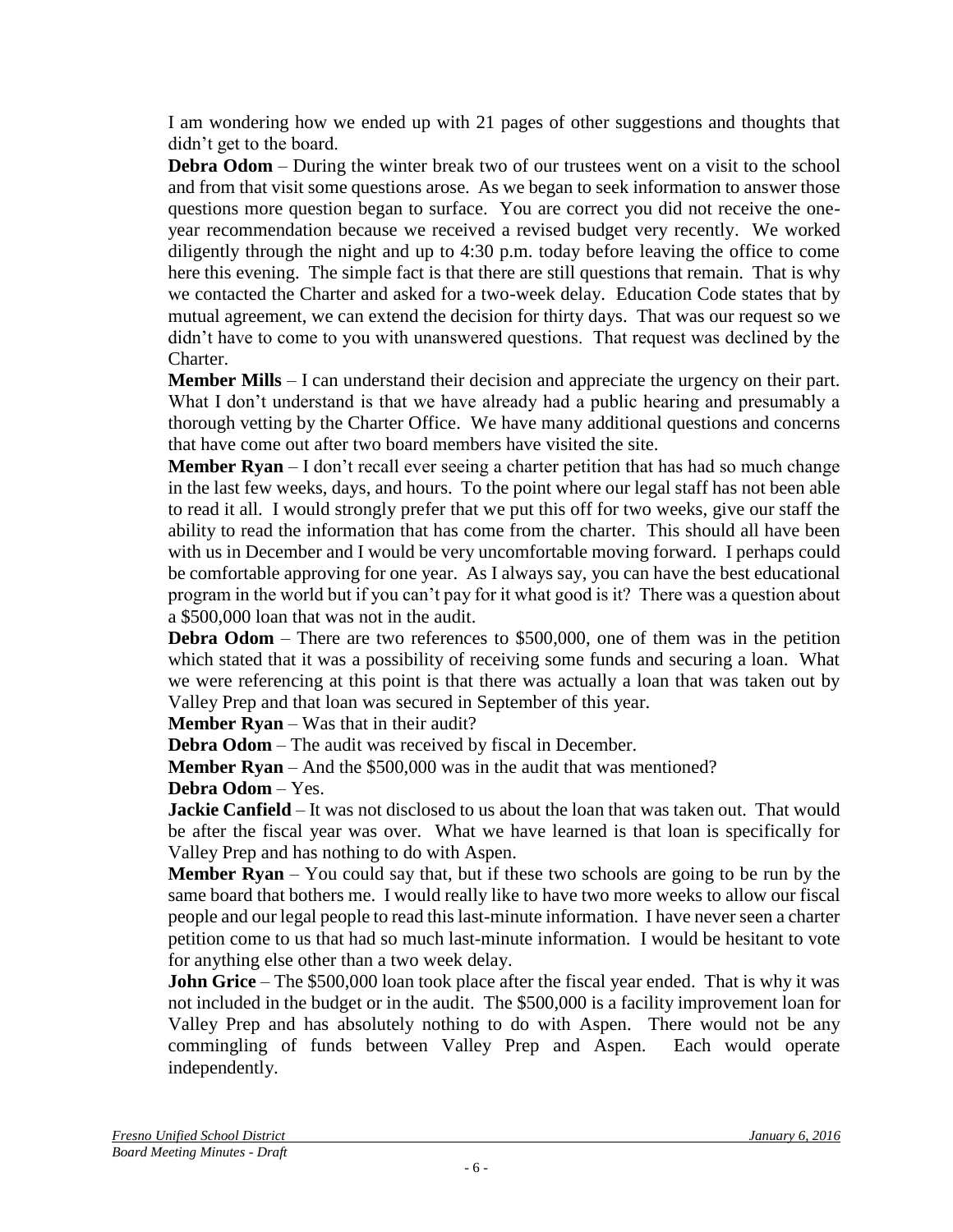**Member De La Cerda** – At our last board meeting it was mentioned that the 16 percent that Valley Prep had in its reserve could be used to help Aspen. Now you are stating that there will be no commingling of those funds.

**John Grice** – At the time when the question was asked there was quite a bit of information we did not know in regards to funding. We now know and have been approved for our funding, particularly the Walton grant. We mentioned if it was necessary, it could be a possibility to use those funds.

**Shelly Lether** – On occasion with a CMO, a school may borrow from another school. I just want you to know we would work with our auditor before we did anything like that. I don't want to say there will be no commingling of funds because there will be some shared costs with the two schools. My salary included. These things will be done by contract and done appropriately. I don't see a need to borrow against the 16 percent now that we know we have been approved for grants. All of the last minute information that we have been asked to revise has been positive and that is budget updates in regards to the grants that we have received. Once we received those grants fiscal services wanted updates.

**Member De La Cerda** – On slide 16 it indicates there will be no commingling of funds. But you are stating there is potential for the commingling of funds.

**Shelly Lether** – The best way for me to explain it is the PCSGP grant is for Aspen. That will go to the start-up of Aspen. The Walton Grant is also for Aspen. When our financial manager goes in and takes care of the books you are going to see that under Aspen. The only commingling that you may see in the next two years would be in shared costs and that would be in salaries mostly.

**Member Ashjian** – At the December meeting you talked about the possibility of receiving the Walton grant for \$250,000 and you announced that you had been awarded that grant. Then there was the possibility of some grant money coming from the Charter Association. **Shelly Lether** – Yes. It was for \$475,000 and we have received that as well.

**Member Ashjian** – There was also mention of \$500,000 from Central Valley Community Bank as a possible loan.

**Shelly Lether** – That was just a possibility and a buffer if we needed it. That was in the original budget and has since been revised with the grants that we have received.

**Member Ashjian** – Is the \$500,000 you said was a possible loan from CVCB a new loan or the loan that you spoke of in October?

**Shelly Lether** – That loan in October happened to be \$500,000 and is a loan that I requested for Valley Prep Academy for new module units and facility upgrades.

**Member Ashjian** – The two do not relate to each other correct?

**Shelly Lether** – That is correct.

**Member Ashjian** – Do you have a LOC from Central Valley Community Bank?

**Shelly Lether** – No, although we have a good relations with Central Valley Community Bank.

**Member Ashjian** – My only concern is that we received changes/additional information this evening without sufficient time to review.

**Member Davis** – What is the urgency if you have already received the money?

**Shelly Lether** – I have spoken to the CDE and if you approve tonight it is estimated that we would receive the finances in April or May. It could be eight or nine months before the funds come out. If we postpone the decision for tonight it will delay the entire process. We need to get that grant money as soon as possible to get ready to open up in August. We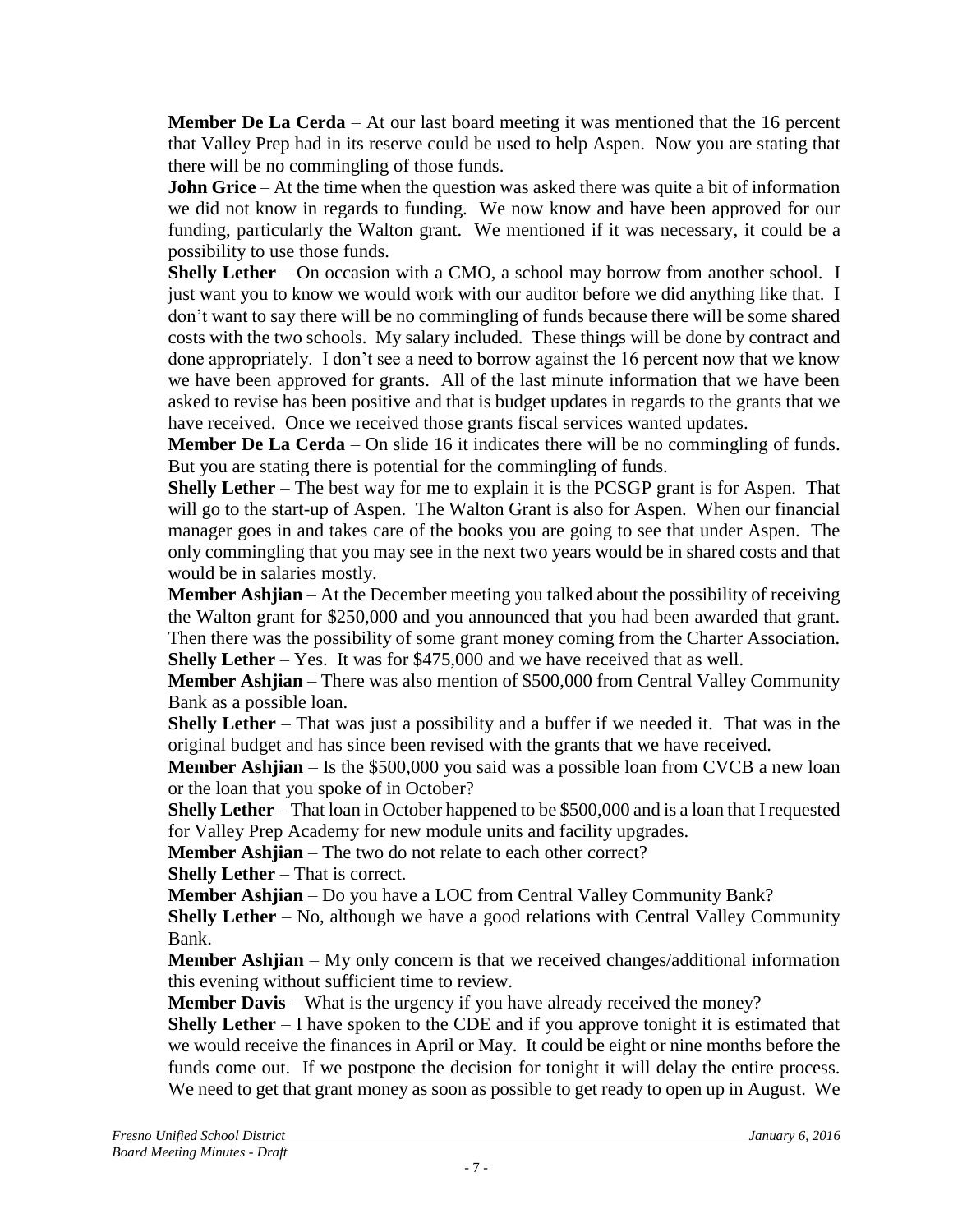received a letter that we will be awarded the grant but we need a letter from the district showing our charter petition has been approved in order to start the process to receive the funds.

**Member Davis** – It is unnerving that you have been promised the money and you can't sit on it for two weeks. We have questions about the loans. We have seen charters close because of lack of money. I would hate to think that this was to borrow from Saint Paul to pay Saint Peter. I don't want to see you financially strapped to where you can't provide the quality program at one school let alone two schools.

**Member Mills** – For clarification the staff is recommending to approve for one year. Is that correct?

**Debra Odom** – Correct.

**Member Mills** – Then I move for approval.

Laura Kerr with the California Charters Association - Spoke in favor of approving the Aspen Charter petition. Aspen Chapter has met all requirements and suggested that the petition be approved for five years instead of the suggested one year.

Member Mills moved for approval seconded by Member Chavez, which carried a vote of 7-0-0, as follows: AYES: Board Members: Ashjian, Davis, De La Cerda, Johnson, Mills, Ryan and President Chavez.

Aspen Charter Petition was approved for one year with revisions.

A copy of the [PowerPoint](file:///C:/Users/lmmolan/AppData/Local/Desktop/BOARD%20DOCUMENTS/Presentations%20for%20Website/B20131211-Board-Presentation-B-12.pdf) is available on the district website

# **6:15 P.M.**

**B-11, OPPORTUNITY for Public Disclosure and RATIFICATION of the 2015/16 Negotiated Collective Bargaining Agreement between Fresno Unified School District and California School Employees Association (CSEA), Fresno Chapter 143, Food Service Unit**

**RATIFIED as recommended,** In accordance with Government Code 3547.5, all major provisions of collective bargaining agreements are to be presented at a public meeting of the public school employer before the employer enters into written agreement with an exclusive representative. Presented to the board and available on the district website is a copy of the tentative agreement between Fresno Unified School District and California School Employees Association (CSEA), Fresno Chapter 143, Food Service Unit.

Presentation by Chief of Human Resources/Labor Relations Paul Idsvoog

An opportunity was provided to hear questions/concerns from members of the board and staff was available to respond

For the record there were no comments/questions.

Member Davis moved for approval, seconded by Member Mills, which carried a vote of 7- 0-0, as follows: AYES: Board Members: Ashjian, Davis, De La Cerda, Johnson, Mills, Ryan and President Chavez.